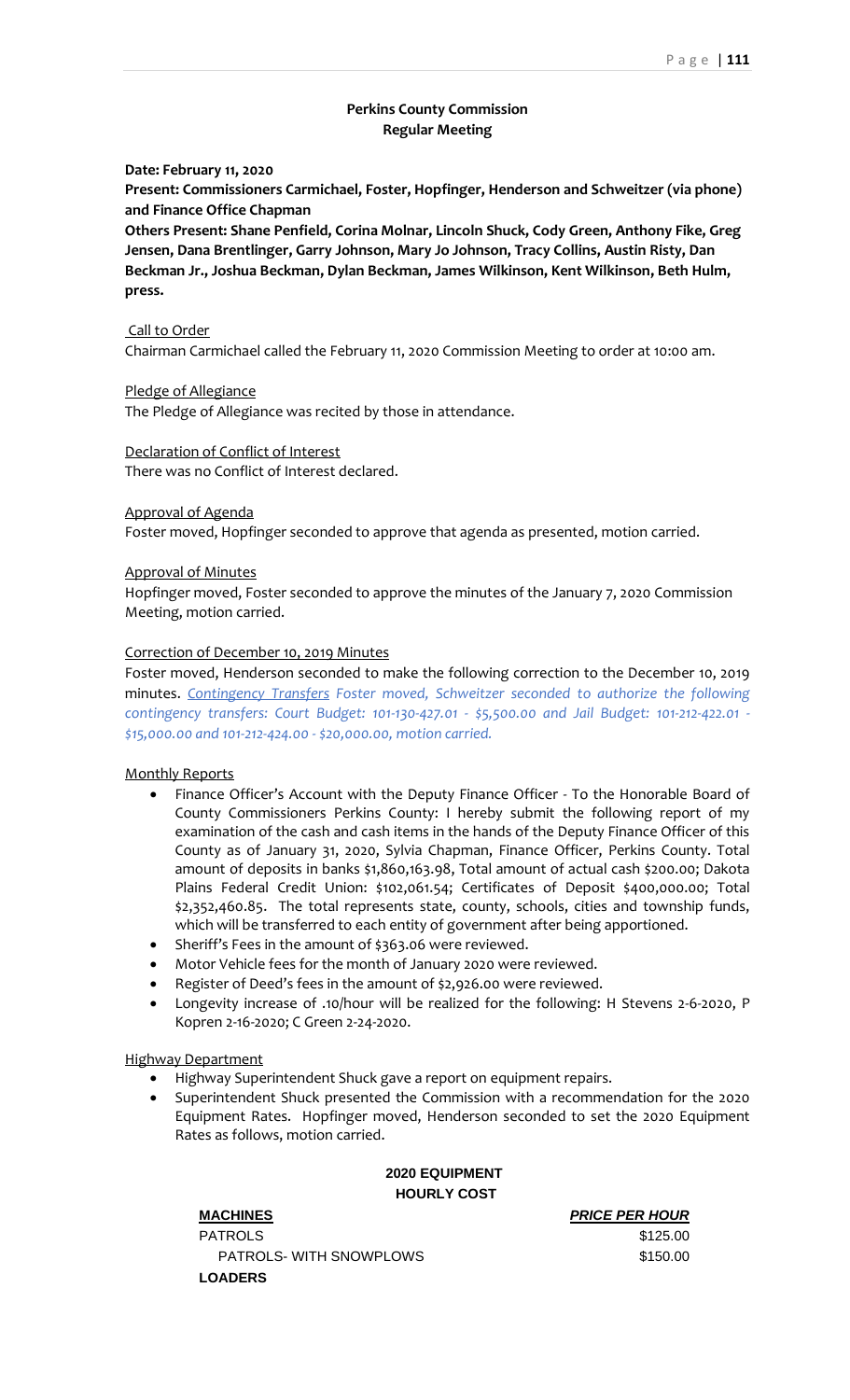| RTL06, RTL84           |                         | \$125.00 |
|------------------------|-------------------------|----------|
| RTL95                  |                         | \$125.00 |
| <b>TL07</b>            |                         | \$125.00 |
| <b>RIDGE MULCHERS</b>  |                         | \$100.00 |
| <b>TRUCKS</b>          |                         |          |
| T97, T14, T14A MACKS   |                         | \$100.00 |
|                        | WITH SNOWPLOW           | \$120.00 |
| T99, 02, 03, T14, T14A |                         | \$100.00 |
|                        | <b>WITH TRAILER</b>     | \$150.00 |
| <b>GRAVEL TRAILERS</b> |                         | \$50.00  |
| <b>MOWING TRACTORS</b> |                         | \$100.00 |
| <b>PICKUPS</b>         |                         | \$45.00  |
| FB07                   | <b>FLATBED TRAILER</b>  | \$60.00  |
| <b>LB95</b>            | <b>LOWBOY</b>           | \$60.00  |
|                        | CPS61 CHIP SPREADER     | \$90.00  |
| SPR <sub>48</sub>      | HYSTER ROLLER           | \$60.00  |
| DT95                   | DISTRIBUTOR             | \$65.00  |
| AC86                   | AIR COMPRESSOR          | \$30.00  |
| W2000                  | MILLER WELDER           | \$25.00  |
|                        | WP2000 HONDA WATER PUMP | \$15.00  |
|                        | <b>SAND SPREADERS</b>   |          |
| SS04 (T97)             |                         | \$50.00  |
| SS06B (T14A)           |                         | \$50.00  |
| SS14 (T14)             |                         | \$50.00  |

- Shuck would also like permission to let bids for gravel crushing. Foster moved, Hopfinger seconded to authorize Highway Superintendent Shuck to advertise for bids on crushing 100,000 ton of gravel to be opened at the April 7<sup>th</sup> Commission Meeting, motion carried.
- Foster moved, Henderson seconded to allow Shuck permission to piggy-back off the Beadle County Culvert Bid, motion carried.
- Discussion was held on the Foster Bridge. Paperwork has been sent in for possible FEMA funding.
- Shuck would like to replace a couple of the pickups that have close to 300,000 miles on them. He requested authorization to purchase a 2016 Ford F250 extended cab with 70,056 for \$24,900. Henderson moved, Hopfinger seconded to authorize Highway Superintendent Shuck to purchase the 2016 Ford F250 from SD Federal Surplus Property, motion carried.
- A discussion was held on cattle guards and who is responsible for upkeep.
- A brief discussion was held on signage on county roads.
- Dana Brentlinger from RDO was present to discuss the purchase of a new motor grader. Perkins County is in the process of making application for a grant to be used towards the purchase of a motor grader. No action was taken regarding purchase.

### 11:00 am – Surplus Property Sale

Chairman Carmichael declared that it was the time for the Public Auction of the Sale of Surplus Property, Smith's Addition Block 14 Lot 12, City of Lemmon, which was obtained through the tax deed process. A brief question and answer period was held on the property. The property is under a nuisance abatement with the City of Lemmon and the structure will be torn down. Chairman Carmichael called for any bids on Smith's Addition Block 14 Lot 12. There were no bids.

Henderson moved, Hopfinger that Commission deems it advisable and in the best interest of the public to convey the property to the City of Lemmon pursuant to SDCL 6-5-2, motion carried.

### Indigent Burial Rates

Greg Jensen was present for the discussion on Indigent Burial Rates. Perkins County's indigent burial rates has been \$1525.00 since 1994. The Indigent Burial Rate will be set at a later meeting after more information is forthcoming.

### Coroner Fee Set

Foster moved, Henderson seconded to set the Coroner fee at \$75.00 plus mileage per incident, motion carried.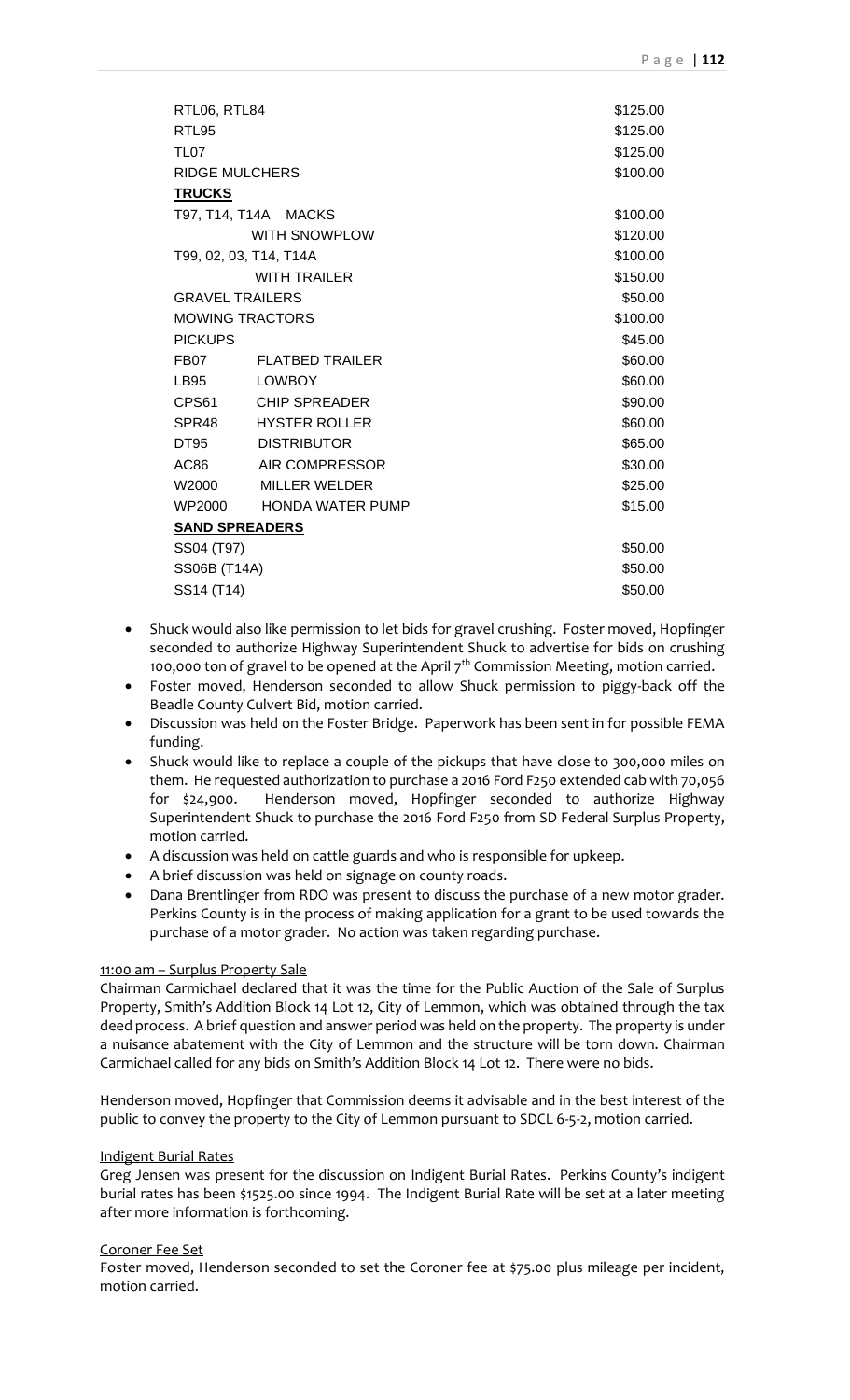### DOE Corina Molnar

- Director of Equalization Corina Molnar shared the proposed Perkins County Platting Guidelines with the Commission. Molnar would like the Commissioners to review the information and make suggestions as needed.
- DOE Molnar requested authorization to advertise for a Clerk/Field Assistant position in the DOE office. Foster moved, Hopfinger seconded to authorize DOE Molnar to advertise for a Clerk/Field Assistant position, motion carried.

## Anthony Fike

Dacotah Insurance Agent Anthony Fike was present to visit about Umbrella Coverage for Perkins County. Two quotes with a \$10,000 deductible were given: 2 Mil - \$4298.00/year and 5 Mil - \$6,485.00 per year. The Commission will give it consideration during budget time. Discussion was also held on liability coverage on independent contractors.

## Plateau & Strool Townships

There were several persons present to encourage the Commission to hold a public hearing on the possible merger of Strool and Plateau Townships. Foster moved, Hopfinger seconded to set a Public Hearing on the merger of Plateau Township and Strool Township to be held at the next regular meeting.

## HVAC System

Tracy Collins was present to discuss the courthouse HVAC system. There are some issues that require a trip from Johnson Controls. Henderson moved, Foster seconded to authorize Tracy Collins to contact Johnson Controls to schedule a trip to remedy the problem, motion carried.

## Executive Session

Foster moved, Carmichael seconded to go into Executive Session at 12:18 pm to discuss legal matters, motion carried. Chairman Carmichael declared the meeting out of Executive Session at 12:29 pm.

The Commission recessed for Lunch at 12:30 pm The Commission reconvened at 1:15 pm

### Capital Outlay Accumulations

Henderson moved, Hopfinger seconded to move \$200,000 per budget to Capital Outlay Accumulations, motion carried.

## Lemmon Country Club Liquor License Renewal

Foster moved, Hopfinger seconded to approve the renewal of the Lemmon Country Club Retail On-Sale Liquor License RL-5710, motion carried.

## Milwaukee Land Co. 2nd Addition Block 34 Lot 5

Finance Officer Chapman announced that she had received a check in the amount of \$250.00 from J&K Enterprises. Upon further research it was discovered that according to state bid laws on surplus property the County must receive 90% of the appraised price of the property. The property was appraised at \$5,000. Foster moved, Henderson seconded to rescind the motion from the December 10, 2019 meeting concerning the sale of Milwaukee Land Co. 2<sup>nd</sup> Addition Block 34 Lot 5, and to return the check to J & K Enterprises, motion carried.

### Rural Development Grant Application

Finance Officer Chapman reported she has received the Rural Development Grant Application. Discussion was held on conditions of the Grant. Rural Development would like the funds used within I year,

but could be extended up to 3 years. Foster moved, Hopfinger seconded to proceed with the grant application, motion carried.

## Added Taxes

• Lemmon Original Blk 25 Lot 4 & N  $\frac{1}{2}$  Lot 5 was a property owned by Lemmon Area Charitable & Economic Development (a tax-exempt entity) and was sold to Sheldon & Bobbie Froelich on March 28, 2019. Foster moved, Hopfinger seconded to approve the added tax (prorated) to Record #13709 - Lemmon Original Blk 25 Lot 4 & N  $\frac{1}{2}$  Lot 5 in the amount of \$2,463.60, motion carried.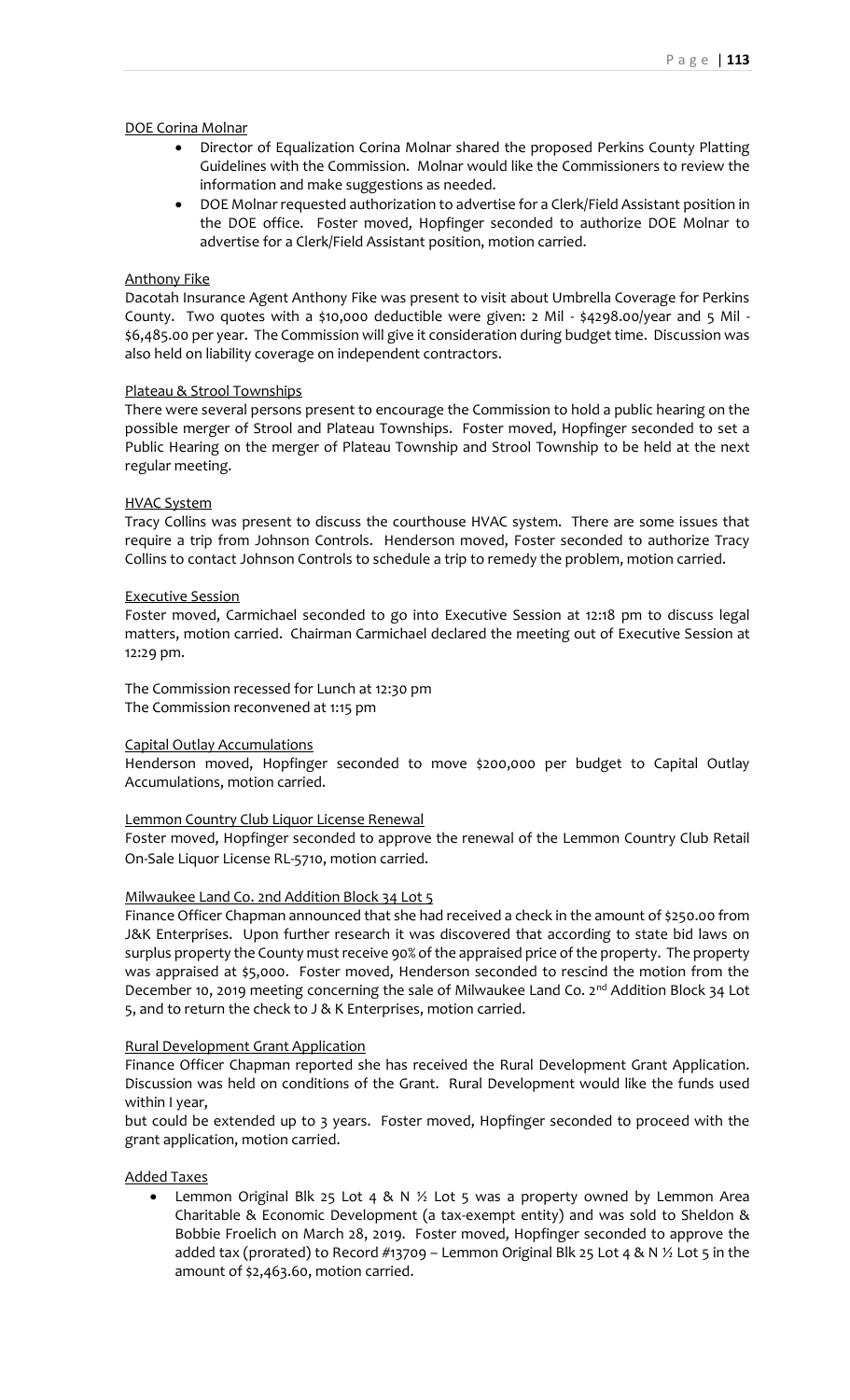Lemmon's 2<sup>nd</sup> Addition Block 2 Lot 1 was a property owned by Lemmon Area Charitable & Economic Development (a tax-exempt entity) and was sold to Jacob & Lyndse Shockley on April 4, 2019. Henderson moved, Hopfinger seconded to approve the added tax (prorated) to Record #13510 – Lemmon's  $2^{nd}$  Addition Block 2 Lot 1 in the amount of \$84.34, motion carried.

## Tax Abatements

- Record #13709 Smith's Addition Block 14 Lot 12 is owned by Perkins County, therefore is tax exempt. Foster moved, Hopfinger seconded to approve the abatement of taxes in the amount of \$327.92 on Smith's Addition Block 14 Lot 12, motion carried.
- Record #13779 Engebretson's Addition Blk 5 Lot 8 was purchased by Lemmon Housing Authority, a not for profit entity, on 5-28-2019. Henderson moved, Hopfinger seconded to approve the abatement of taxes in the amount of \$968.39 on Engebretson's Addition Block 5 Lot 8, motion carried.
- Record #13211 Lemmon Original Block 18 Lot 10 & S 1/2 of Lot 11 is owned by Candy Frisvold. The garage on this property was destroyed by fire on 2-19-2019. Foster moved, Hopfinger seconded to approve the abatement of taxes in the amount of \$195.52 on the Lemmon Original Block 18 Lot 10 & s ½ of Lot 11 (garage only), motion carried.
- Record #17523 MH only located on SE 7-18-10 is owned by James & Vicki Wilkinson. The MH was destroyed by fire on 3-30-2019. Foster moved, Hopfinger seconded to approve the abatement of taxes in the amount of \$8.80 on the MH only located on SE 7-18-10, motion carried.
- Cody Schuelke received a predator bill for livestock that was also reported by Wade Derflinger, therefore he requested an abatement. Hopfinger moved, Carmichael seconded to approve the abatement of predator tax in the amount of \$35.00 for Cody Schuelke, motion carried.
- Record #12863 Carr's 1<sup>st</sup> Addition Block 14 Lot 12 is owned by Alan & Karen Voller. The discretionary was missed due to a clerical error. Carmichael moved, Foster seconded to approve the abatement of taxes in the amount of \$2,329.96, motion carried.
- Record #17761 Hangar on Lease Site was purchase by the Town of Bison, a tax-exempt entity, in December of 2018. Henderson moved, Foster seconded to approve full abatement of \$101.06, motion carried.

## Uncollectible Tax

Finance Officer Chapman presented taxes deemed uncollectible on Record #17761 MH only. Foster moved, Henderson seconded to deem the taxes as uncollectible and remove them from the tax rolls, motion carried.

# SDSU Memorandum of Understanding

Foster moved, Carmichael seconded to authorize Chairman Carmichael on the 2020 Memorandum of Understanding between SDSU and Perkins County, motion carried.

# Claims

The following claims were presented and approved for payment, January payroll: 76,006.83; IRS, fica, 7,606.86; SD Retirement, retirement, 6,098.66; Delta Dental, insurance, 1,387.86; Medico Life, insurance, 115.80; Wellmark, insurance, 22,530.50; SDPEF, insurance, 96.00; HRA Reimbursements, 8,784.86; A&B Business, maintenance, 33.75; A+ Repair, repairs, 328.12; American Solutions, supplies, 155.34; Artz Equipment, repairs, 1,170.69; Avera Queen, prof fees, 229.50; Beck Motors, vehicle, 32,149.00; BH Family Practice, jail meds, 34.00; Bison Courier, publishing, 425.95; Bison Food, supplies, 8.96; Bison Grain, fuel, 17,671.20; Bison Implement, repairs/supplies, 2,252.01; Black Strap, Inc, supplies, 4,936.80; Blue Tarp Financial, supplies, 1,603.07; Bootz & Tires, repairs, 230.00; Brosz Engineering, prof fees, 625.00; Butler Machinery, repairs, 212.34; Carl's Trailer Sales, repairs, 100.03; Chapman Electronics, repairs/supplies, 386.60; D Colgrove, supplies, 34.00; Connecting Point, maintenance, 195.00; Contractors Supply, supplies, 66.50; Correct Rx Pharmacy, prof fees, 36.99; County Drug, jail meds, 879.12; Current Connection, supplies/maintenance, 1,400.32; Dakota Fluid, repairs, 1,204.59; Dakota Herald, publishing, 340.10; Dale's Tire, repairs, 319.28; Discovery Benefits, insurance, 1,453.50; DMC Wear Parts, supplies, 4,243.62; Dolan Consulting, registration, 120.00; Eagle Nest Truck, repairs, 1,947.96; Five Counties, prof fees, 100.00; Floyd's Truck Center, repairs, 23.74; G&O Paper, supplies, 331.10; Godfrey Brake Service, repairs/supplies, 479.74; Grand Electric, utilities/supplies, 2,199.09; Gregorian Inc, repairs, 35.91; Grimms Pump, repairs, 114.25; Harmelin & Fox Law, MH ct appt atty, 213.20; Karen Hunt, ct appt atty, 197.50; Inland Truck Parts,